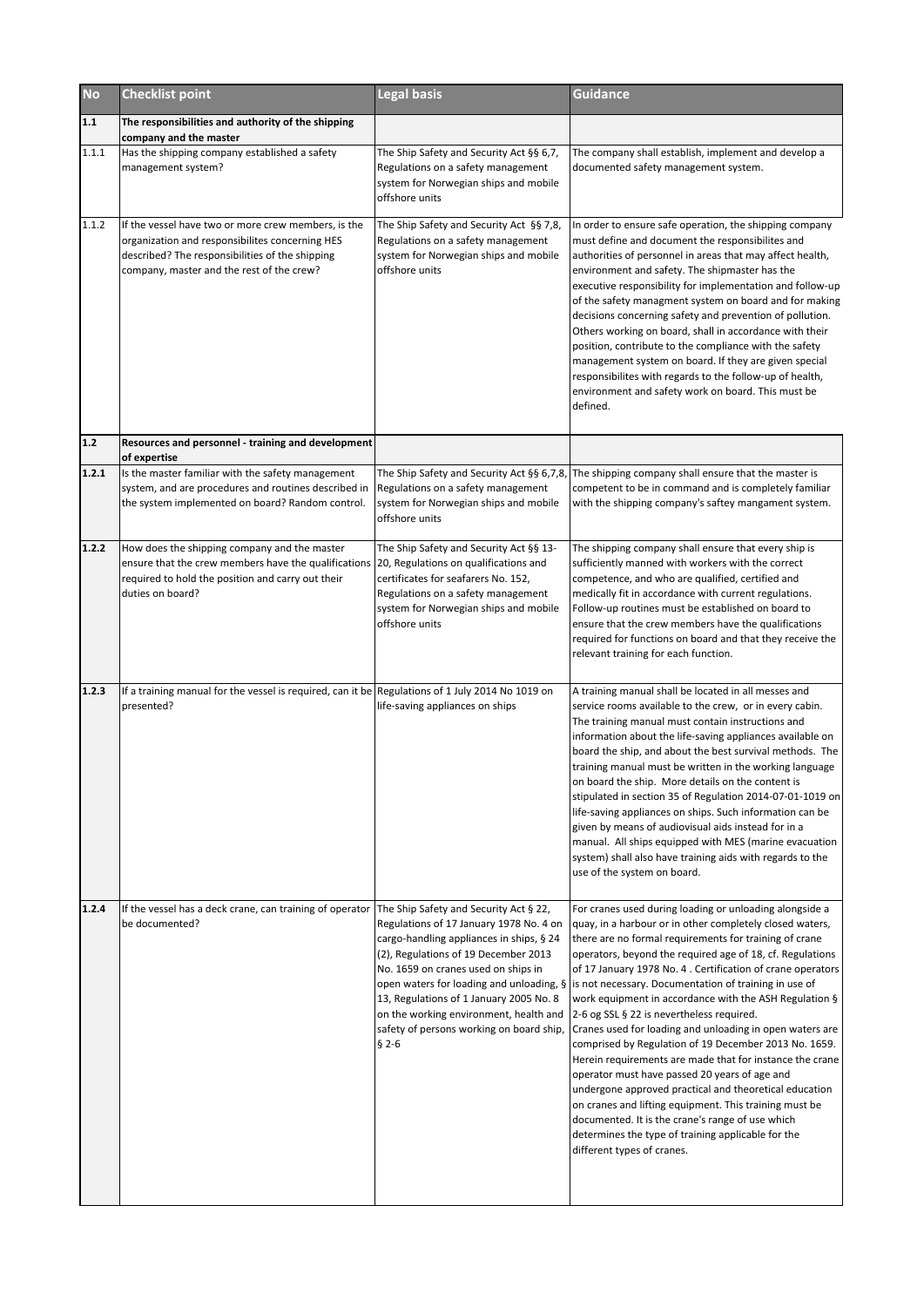| 1.2.5 | New personnel on board, what are the routines for<br>familiarization?                                                                                                                           | The Ship Safety and Security Act § 19,<br>Regulation on qualifications and<br>certificates for seafarers No. 1523, §§ 6-8                                                                                                                                                 | The shipping company shall see to and the master shall<br>ensure that seafarers, on being assigned on board, are<br>familiarized with their duties, the ship arrangments,<br>installations, equipment, procedures and ship<br>characteristics that are relevant to ordinary operation or<br>emergency situations. The shipping company shall give<br>the master written instructions to allow sufficient time for<br>training. The familiarization shall, at a minimum, include<br>safety familiarization and responsibilities in the event of<br>an emergency situation, information about work tasks<br>and operations on board, and an instrodution specific to<br>the position entered into. The master is responsible for<br>making sure that the familiarization is carried out, but the<br>task may be delegated to another experienced crew<br>member on board. Completed familiarization must be<br>documented.                                                                                                                                                                                                   |
|-------|-------------------------------------------------------------------------------------------------------------------------------------------------------------------------------------------------|---------------------------------------------------------------------------------------------------------------------------------------------------------------------------------------------------------------------------------------------------------------------------|----------------------------------------------------------------------------------------------------------------------------------------------------------------------------------------------------------------------------------------------------------------------------------------------------------------------------------------------------------------------------------------------------------------------------------------------------------------------------------------------------------------------------------------------------------------------------------------------------------------------------------------------------------------------------------------------------------------------------------------------------------------------------------------------------------------------------------------------------------------------------------------------------------------------------------------------------------------------------------------------------------------------------------------------------------------------------------------------------------------------------|
| 1.2.6 | Is the safety managment system available on one or<br>more languages so that everyone working on board<br>can understand?                                                                       | Regulation on a safety management<br>system for Norwegian ships and mobile<br>offshore units                                                                                                                                                                              | The shipping company shall give the personnel on board<br>the ship access to a safety management system in a<br>working language they understand.                                                                                                                                                                                                                                                                                                                                                                                                                                                                                                                                                                                                                                                                                                                                                                                                                                                                                                                                                                          |
| $1.3$ | Operation on board and risk assessments                                                                                                                                                         |                                                                                                                                                                                                                                                                           |                                                                                                                                                                                                                                                                                                                                                                                                                                                                                                                                                                                                                                                                                                                                                                                                                                                                                                                                                                                                                                                                                                                            |
| 1.3.1 | Have risk assessments for dangerous operations on<br>board been prepared? Request examples.                                                                                                     | The Ship Safety and Security Act § 22,<br>Regulations of 1 January 2005 No. 8 on<br>the working environment, health and<br>safety of persons working on board ship,<br>§ 2-2, Regulations on safety<br>management system for Norwegian<br>ships and mobile offshore units | The shipping company shall prepare instructions,<br>procedures and any checklists adapted to the operation<br>of the vessel and the shipping company. Risk assessments<br>for operations on board that may affect security, must be<br>prepared.<br>Control questions:<br>Are dangers on board identified?<br>Has it been identified who might get injured on board?<br>- Are measures identified to reduce or eliminate dangers?<br>- Has it been documented who will be responsible for<br>implementing the measures?<br>- Are documented risk assessments filed on board, and<br>are they regularly reviewed with a view to update when<br>necessary? (new equipment, new crew, new working<br>methods, after accidents).                                                                                                                                                                                                                                                                                                                                                                                               |
| 1.3.2 | Is the master familiar with the stability limitations of<br>the vessel, and have circumstances which may have<br>unfavourable influence on the stability been<br>assessed?                      | The Ship Safety and Security Act §§<br>9,12,19 incl. accompanying regulations.                                                                                                                                                                                            | The master must be familiar with the limitations upon<br>which the stability approval and the accompanying<br>calculations are based. The shipping company must have<br>studied and described the risk associated with the various<br>operations on board. The master shall at all times, be<br>informed of the loading conditions and the stability<br>related consequences for the vessel. The safety<br>management system shall contain assessments and plans<br>for how the stability related challenges is to be handled in<br>certain situations.<br>Fishing vessels: Special emphasis is put on how hatches<br>that must remain open during fishing, can be closed<br>quickly (15 seconds), as well as how the vessel shall<br>maintain stability when it is exposed to external forces<br>(towing, overload during fishing, loading/unloading, etc.).<br>Cargo vessels: Special emphasis is put on operations such<br>as towing, crane lifts and anchor handling.<br>Passanger vessels: Special emphasis is put on where the<br>passangers are allowed to stay, as well as quantity and<br>placement of any cargo. |
| 1.3.3 | Has the work equipment, which may pose special risk<br>to the safety of those who work on board, been<br>identified? What is done to reduce the risk connected<br>to the use of this equipment? | Regulation of 1 January 2005 No. 8 on<br>the working environment, health and<br>safety of persons working on board ship,<br>§§ 4-1 to 4-7                                                                                                                                 | The use of work equipment which may involve a special<br>risk of injury to life and health (for instance high-pressure<br>equipment, rotating equipment etc.) shall be subject to<br>written working instructions and necessary measures<br>must be taken to ensure that its use is restricted to<br>personnel having received the necessary training and<br>instructions to maintain safe handling of the work<br>equipment.                                                                                                                                                                                                                                                                                                                                                                                                                                                                                                                                                                                                                                                                                              |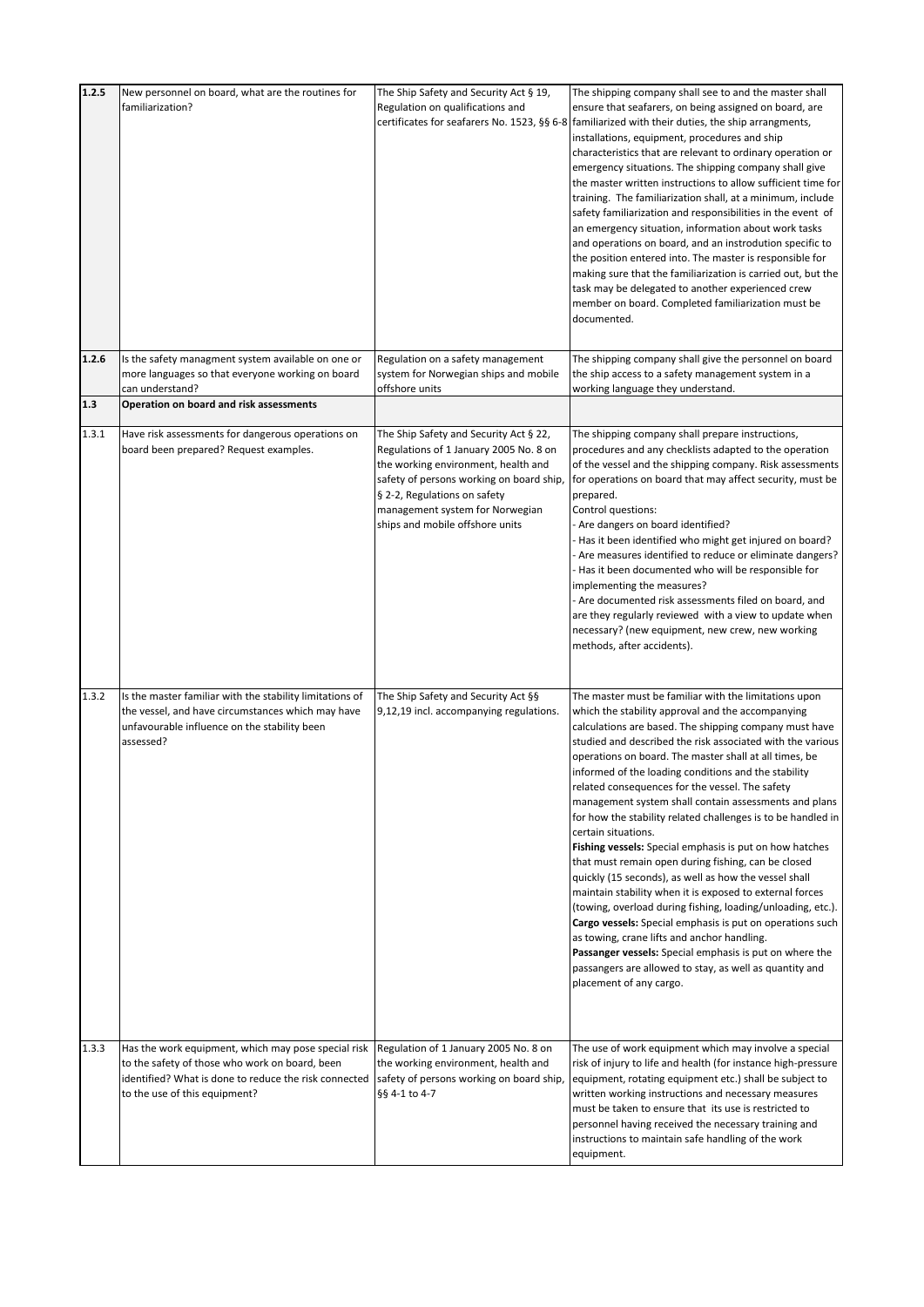| 1.3.4 | For those vessels comprised by the requirements of a<br>safety representative, inquire whether a safety<br>representative is elected and if training is given.                                                             | Regulation of 1 January 2005 No. 8 on<br>the working environment, health and<br>safety of persons working on board ship,<br>§ 5-14 first and fourth article.                                                                                                                                                          | A safety representative is required onboard vessels that<br>have 3-7 persons working onboard, unless the majority of<br>those working onboard choose to let the safety and<br>environmental work be attended to without a dedicated<br>safety representative.<br>(3) At all times there shall be at least:<br>a) one safety representative onboard vessels with 8-14<br>persons working onboard,<br>b) two safety representatives on vessels with 15-39<br>persons working onboard,<br>c) three safety representatives on vessels with at least 40<br>persons working onboard.<br>Training:<br>ASH § 5-14: Safety representatives and members of the<br>working environment committee shall be given the<br>training necessary for them to discharge their duties in a<br>satisfactory manner. The expenses of such training shall<br>be covered by the shippping company.<br>The duration of the training shall be not less than 40<br>hours. Training of shorter duration than 40 hours may be<br>agreed upon if the parties jointly consider this to be<br>appropriate with regards to the character and scope of<br>the problems. The training shall be documented. |
|-------|----------------------------------------------------------------------------------------------------------------------------------------------------------------------------------------------------------------------------|-----------------------------------------------------------------------------------------------------------------------------------------------------------------------------------------------------------------------------------------------------------------------------------------------------------------------|-------------------------------------------------------------------------------------------------------------------------------------------------------------------------------------------------------------------------------------------------------------------------------------------------------------------------------------------------------------------------------------------------------------------------------------------------------------------------------------------------------------------------------------------------------------------------------------------------------------------------------------------------------------------------------------------------------------------------------------------------------------------------------------------------------------------------------------------------------------------------------------------------------------------------------------------------------------------------------------------------------------------------------------------------------------------------------------------------------------------------------------------------------------------------|
| 1.4   | <b>Emergency preparedness</b>                                                                                                                                                                                              |                                                                                                                                                                                                                                                                                                                       |                                                                                                                                                                                                                                                                                                                                                                                                                                                                                                                                                                                                                                                                                                                                                                                                                                                                                                                                                                                                                                                                                                                                                                         |
| 1.4.1 | Plans for fire drills and rescue exercises are requested. The Ship Safety and Security Act § 34,<br>When was the last exercise carried out? Is this<br>documented?                                                         | Regulations on a safety management<br>system for Norwegian ships and mobile<br>offshore units                                                                                                                                                                                                                         | The shipping company shall introduce methods for<br>identification and description of, as well as response to,<br>potential dangers, accidents and emergency situations<br>onboard. The shipping company must draw up a plan for<br>training and drills in connection with emergency<br>preparedness.                                                                                                                                                                                                                                                                                                                                                                                                                                                                                                                                                                                                                                                                                                                                                                                                                                                                   |
| 1.5   | Deviation and event management                                                                                                                                                                                             |                                                                                                                                                                                                                                                                                                                       |                                                                                                                                                                                                                                                                                                                                                                                                                                                                                                                                                                                                                                                                                                                                                                                                                                                                                                                                                                                                                                                                                                                                                                         |
| 1.5.1 | Have you had an accident or a near miss onboard?<br>Follow-up questions:<br>Was the event reported to the relevant authorities?<br>(Sdir, NAV).<br>Were measures taken to ensure that the event does<br>not repeat itself? | The Ship Safety and Security Act § 47,<br>Regulations on a safety management<br>system for Norwegian ships and mobile<br>offshore units, Regulation of 27 June<br>2008 No. 744 on the obligation to notify<br>and report marine accidents and other<br>incidents at sea, §§ 4, 5 and 6. The<br>National Insurance Act | The safety management system shall ensure that<br>nonconformities, accidents and dangerous events are<br>analysed by the shipping company with a view to prevent<br>it from happening again, including taking corrective and<br>preventive action.<br>The master or the shipping company is responsible for<br>notifyhing the Norwegian Maritime Authority of marine<br>accidents and occupational accidents.<br>The master or the shipping company are also obliged to<br>send an accident report to NAV in the event of personal<br>injury as a consequence of the occupational accident.                                                                                                                                                                                                                                                                                                                                                                                                                                                                                                                                                                             |
| 1.6   | Maintenance and critical equipment                                                                                                                                                                                         |                                                                                                                                                                                                                                                                                                                       |                                                                                                                                                                                                                                                                                                                                                                                                                                                                                                                                                                                                                                                                                                                                                                                                                                                                                                                                                                                                                                                                                                                                                                         |
| 1.6.1 | Do you have a system for maintenance management<br>onboard? A plan describing what, when and how.                                                                                                                          | The Ship Safety and Security Act § 11,<br>Regulations on a safety management<br>system for Norwegian ships and mobile<br>offshore units                                                                                                                                                                               | The company shall develop, maintain and document a<br>maintenance system tailored for the vessel's working<br>methods. The maintenance system shall ensure that the<br>ship and equipment are maintained according to current<br>regulations. The maintenance and the system must be<br>documented.                                                                                                                                                                                                                                                                                                                                                                                                                                                                                                                                                                                                                                                                                                                                                                                                                                                                     |
| 1.6.2 | Have you identified critical equipment onboard? If<br>yes, are plans and measures described in case such<br>equipment should fail?                                                                                         | Regulations on a safety management<br>system for Norwegian ships and mobile<br>offshore units.                                                                                                                                                                                                                        | The shipping company shall ensure the identification of<br>equipment and technical systems that may cause<br>dangerous situations in the event of sudden failure. The<br>safety management system must include measures to<br>improve reliability of such equipment or such systems.<br>The measures must as a minimum, include regular testing<br>of the back-up systems and back-up equipment or of<br>technical systems that are not in continuous operation.<br>The maintenance and the system must be documented.                                                                                                                                                                                                                                                                                                                                                                                                                                                                                                                                                                                                                                                  |
| 1.6.3 | Check the maintenance history on especially high-risk Regulations on a safety management<br>equipment which is not subject to periodic<br>maintenance. For instance shackles and slings, straps<br>and wires.              | system for Norwegian ships and mobile<br>offshore units.                                                                                                                                                                                                                                                              | The maintenance and the system must be documented.                                                                                                                                                                                                                                                                                                                                                                                                                                                                                                                                                                                                                                                                                                                                                                                                                                                                                                                                                                                                                                                                                                                      |
| 1.7   | <b>Relevant documentation available</b>                                                                                                                                                                                    |                                                                                                                                                                                                                                                                                                                       |                                                                                                                                                                                                                                                                                                                                                                                                                                                                                                                                                                                                                                                                                                                                                                                                                                                                                                                                                                                                                                                                                                                                                                         |